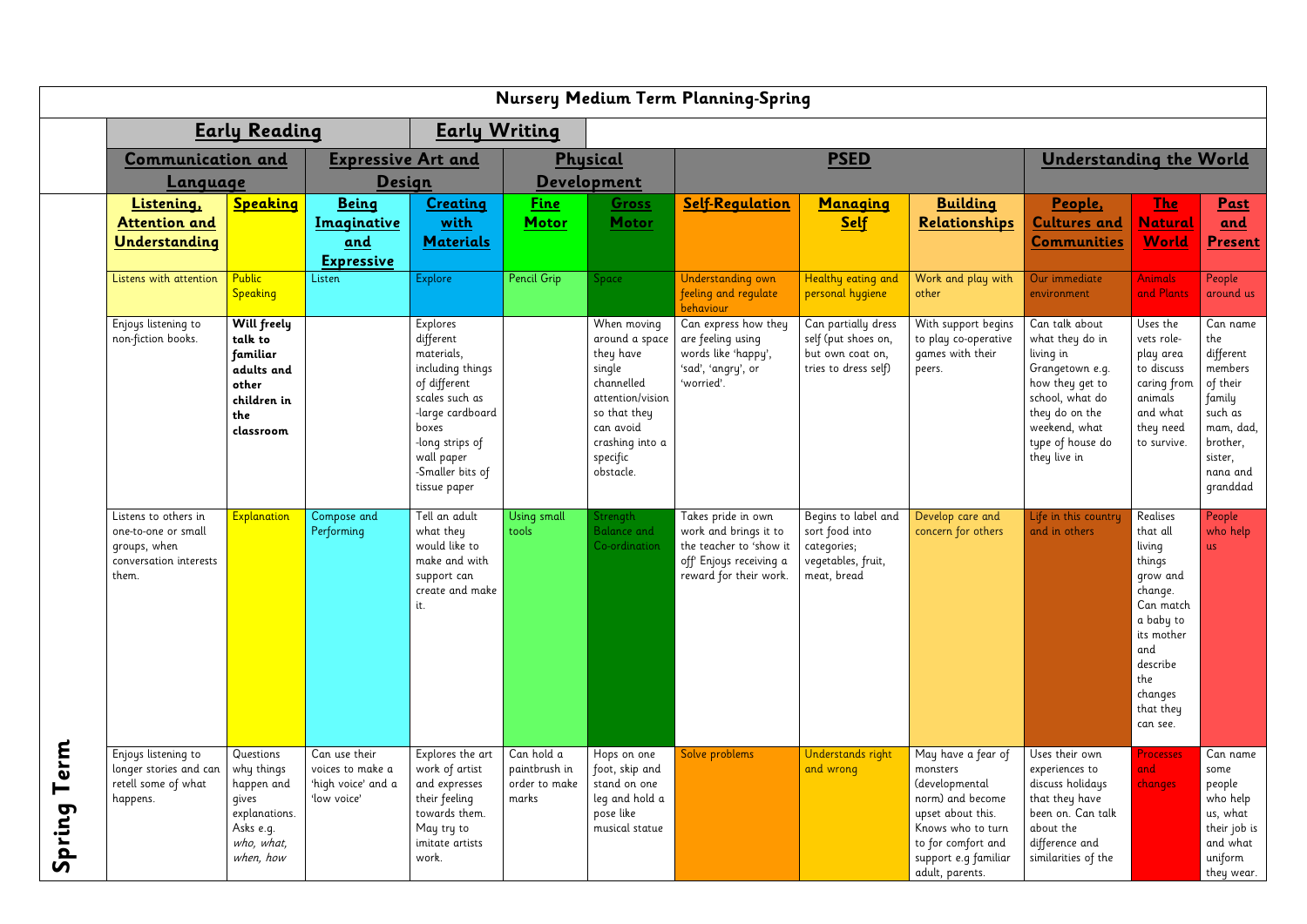|                                                                                                                                            |                                                     |                                                                            |                                                                                                                                                                         |                                    |                                                                                                                           |                                                                                                                                                                                                    |                                                                                                                                                                                                                |                                                                                                                                                  | placed they stayed<br>to their own house.                                                                                                                                    |                                                                                                                                                     |                                                                                                                                    |
|--------------------------------------------------------------------------------------------------------------------------------------------|-----------------------------------------------------|----------------------------------------------------------------------------|-------------------------------------------------------------------------------------------------------------------------------------------------------------------------|------------------------------------|---------------------------------------------------------------------------------------------------------------------------|----------------------------------------------------------------------------------------------------------------------------------------------------------------------------------------------------|----------------------------------------------------------------------------------------------------------------------------------------------------------------------------------------------------------------|--------------------------------------------------------------------------------------------------------------------------------------------------|------------------------------------------------------------------------------------------------------------------------------------------------------------------------------|-----------------------------------------------------------------------------------------------------------------------------------------------------|------------------------------------------------------------------------------------------------------------------------------------|
| <b>Shows Understanding</b>                                                                                                                 | <b>Expression</b>                                   | Engages in small<br>world and role-<br>play acting out a<br>familiar role. | Make and share                                                                                                                                                          | Can snip<br>paper with<br>scissors | Explores<br>moving at<br>different paces<br>in relation to<br>different music.                                            | When playing with<br>other children begins<br>to negotiate and solve<br>problems without<br>aggressions by coming<br>to tell an adult when<br>they are<br>upset/angry/frustrated                   | Can decide if and<br>when someone has<br>broken a rule- can<br>distinguish between<br>right and wrong                                                                                                          | Discusses and<br>explores what makes<br>a 'good' person e.g<br>being kind, looking<br>after others, helping<br>others, sharing,<br>taking turns. | Religious and<br>cultural<br>communities                                                                                                                                     | Takes part<br>in baking<br>and<br>cooking<br>and knows<br>that liquids<br>are runny<br>and can be<br>poured<br>from one<br>container<br>to another. | <b>The Past</b>                                                                                                                    |
| Understands 'why'<br>questions, like: "Why<br>do you think the<br>caterpillar got so<br>fat?"                                              | Use longer<br>sentences of<br>four to six<br>words. | Appraise                                                                   | Can finish a<br>creation with<br>support and<br>share their<br>finished product<br>with a familiar<br>adult or child.                                                   | Drawing and<br>Writing             | Can balance a<br>beanbag on<br>one hand<br>whilst walking<br>across a room,<br>the arm will be<br>close to their<br>body. | With support begins to<br>talk to other children<br>to solve conflicting<br>arguments e.g wanting<br>a toy that someone<br>else has and asking if<br>they can have their<br>turn yet.              | Develop confidence<br>and resilience                                                                                                                                                                           | <b>Build positive</b><br>relationships                                                                                                           | Listens to stories<br>(Christmas story<br>and Easter story)<br>and can talk about<br>what Jesus does in<br>each story and<br>compare how he<br>has changed in<br>each story. | Begins to<br>name<br>different<br>weathers<br>and begins<br>to links<br>these to a<br>season of<br>the year.                                        | Can<br>discuss<br>what they<br>can do<br>now that<br>they are 4.<br>Can<br>discuss<br>how they<br>celebrated<br>their<br>birthday. |
| Shows understanding<br>of prepositions such<br>as under, on top,<br>behind by carrying<br>out an action or<br>selecting correct<br>picture |                                                     | Engages in role-<br>play.                                                  | Explores<br>different joining<br>materials such<br>as glue, paper<br>fasteners, paper<br>clips and sticky<br>tape with<br>support to join<br>two materials<br>together. | Symbolic<br>writing is used        | Can balance a<br>beanbag on<br>various body<br>parts for a<br>short amount<br>of time.                                    | <b>Follows instructions</b>                                                                                                                                                                        | Show an<br>understanding of<br>the need of safety,<br>and considers and<br>manages some risks<br>with support e.g.<br>uses the scissors in<br>the workshop area,<br>can climb two<br>wooden bricks<br>outside. | Demonstrates<br>friendly behaviour<br>and initiates<br>conversations.                                                                            | Can talk about the<br>Easter Story and<br>knows that we<br>celebrate Easter by<br>eating a chocolate<br>egg and attending<br>church.                                         | <b>Materials</b>                                                                                                                                    |                                                                                                                                    |
| <b>Holds Conversation</b>                                                                                                                  |                                                     |                                                                            | Can draw a<br>recognisable<br>person with<br>facial features,<br>head, body, arm<br>and legs                                                                            | Assigns<br>meaning to<br>marks     | Energetic<br><b>Movements</b>                                                                                             | Can follow a 2-step<br>instruction, simple<br>instruction given to by<br>an adult.                                                                                                                 | Enjoys carrying out<br>small tasks.                                                                                                                                                                            | Enjoys carrying out<br>tasks that help other<br>people such as<br>giving out milk<br>cartons or fruit.                                           | To recognise the<br>Church as an<br>important place for<br>Christians and to<br>talk about what a<br>church is.                                                              |                                                                                                                                                     |                                                                                                                                    |
| Begins to understand<br>humour, e.g.<br>nonsense rhymes and<br>jokes                                                                       |                                                     |                                                                            | Can create a<br>drawing using<br>enclosed lines<br>with support,<br>such as a square<br>shape to<br>represent an<br>ipad or                                             |                                    | Use large<br>movements in<br>a controlled<br>way (wave a<br>flag and<br>streamers,<br>paint and<br>make marks)            | With support can<br>choose an area to<br>work in and sets a<br>goal for that area. E.g<br>chooses to play in the<br>blocks and sets out to<br>build a tower and<br>completes this- with<br>support |                                                                                                                                                                                                                |                                                                                                                                                  |                                                                                                                                                                              |                                                                                                                                                     |                                                                                                                                    |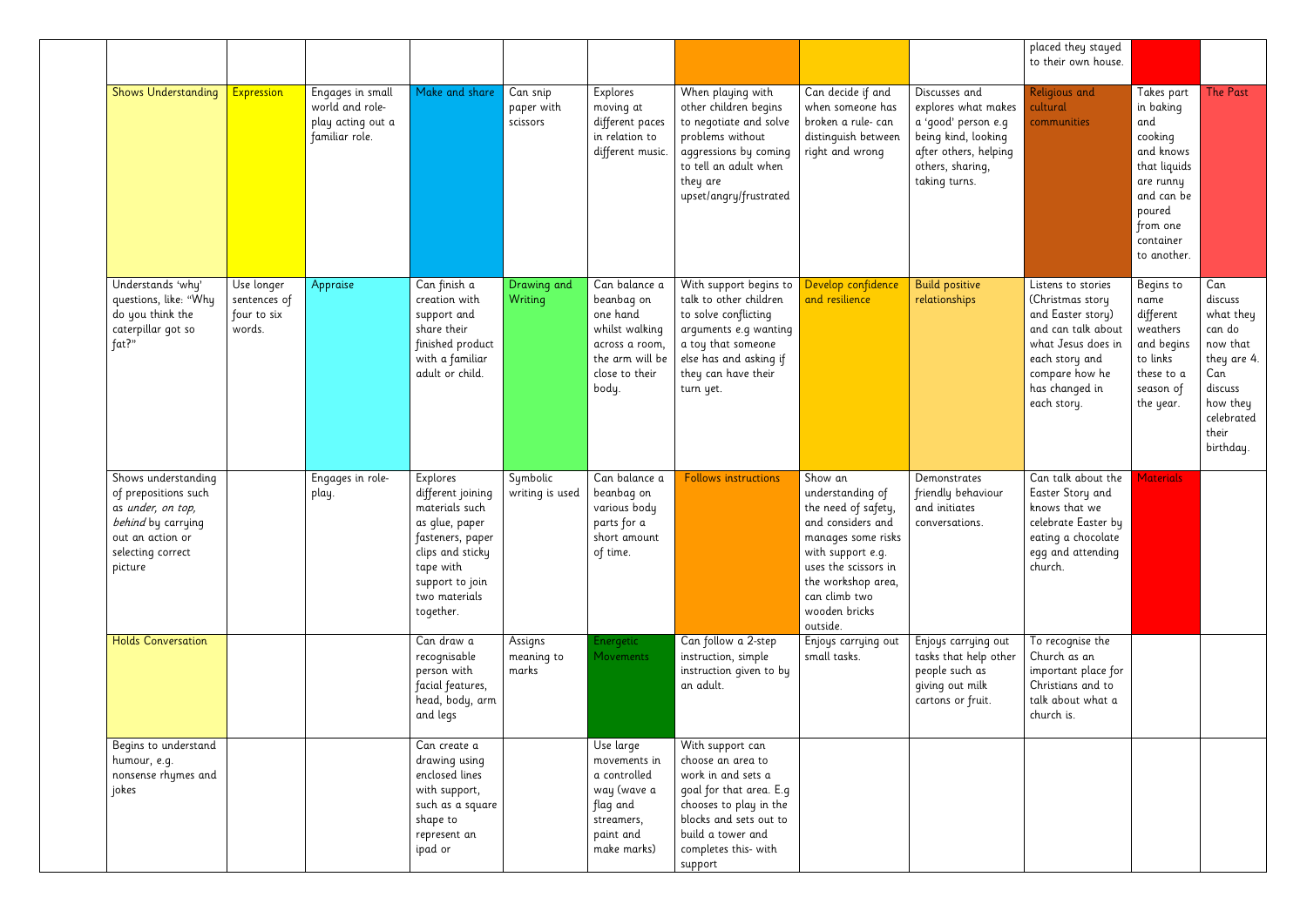|              |                                                | television, or the<br>trunk of a tree.                         |                                |  |                                 |                        |  |
|--------------|------------------------------------------------|----------------------------------------------------------------|--------------------------------|--|---------------------------------|------------------------|--|
|              |                                                | Use                                                            | Shows<br>confidence            |  |                                 |                        |  |
|              |                                                |                                                                | climbing,                      |  |                                 |                        |  |
|              |                                                |                                                                | jumping on<br>and off and      |  |                                 |                        |  |
|              |                                                |                                                                | travelling<br>across a bench   |  |                                 |                        |  |
|              |                                                | May use their                                                  | <b>Healthy Bodies</b>          |  |                                 |                        |  |
|              |                                                | creation in their<br>play such as                              |                                |  |                                 |                        |  |
|              |                                                | playing with a<br>kite they have                               |                                |  |                                 |                        |  |
|              |                                                | made outside,                                                  |                                |  |                                 |                        |  |
|              |                                                | or using their<br>masks to play                                |                                |  |                                 |                        |  |
|              |                                                | superheroes.                                                   |                                |  |                                 |                        |  |
|              |                                                | This may need<br>support with                                  |                                |  |                                 |                        |  |
|              |                                                | adult showing<br>children how to                               |                                |  |                                 |                        |  |
|              |                                                | use their                                                      |                                |  |                                 |                        |  |
|              |                                                | creations.                                                     |                                |  |                                 |                        |  |
|              |                                                |                                                                | Learns where<br>their heart is |  |                                 |                        |  |
|              |                                                |                                                                | and what it<br>does            |  |                                 |                        |  |
|              |                                                |                                                                | Can name 3                     |  |                                 |                        |  |
|              |                                                |                                                                | different body<br>parts        |  |                                 |                        |  |
|              |                                                |                                                                | (shoulders,                    |  |                                 |                        |  |
|              |                                                |                                                                | glutes, core)                  |  |                                 |                        |  |
| Trips        |                                                | Visit from a                                                   |                                |  | Visit to a local                | Visit from             |  |
|              |                                                | local artist                                                   |                                |  | Church to learn<br>about Easter | the Farm<br><b>Bus</b> |  |
| <b>Books</b> | *The Gingerbread Man                           |                                                                |                                |  |                                 |                        |  |
|              | Jasper's Beanstalk                             |                                                                |                                |  |                                 |                        |  |
|              | Dear Zoo<br>Come on, Daisy                     |                                                                |                                |  |                                 |                        |  |
|              | Each Peach Pear Plum                           |                                                                |                                |  |                                 |                        |  |
| Rhymes       | Miss Polly had a Dolly                         |                                                                |                                |  |                                 |                        |  |
|              | Old Mac Donald Had a Farm<br>Incy Wincy Spider |                                                                |                                |  |                                 |                        |  |
|              | Baa Baa Black Sheep                            |                                                                |                                |  |                                 |                        |  |
|              | Chick, Chick, Chick, Chick, Chicken,           |                                                                |                                |  |                                 |                        |  |
| Topics       |                                                | Easter, Valentine's Day, Farm, Animals, Junk Modelling project |                                |  |                                 |                        |  |